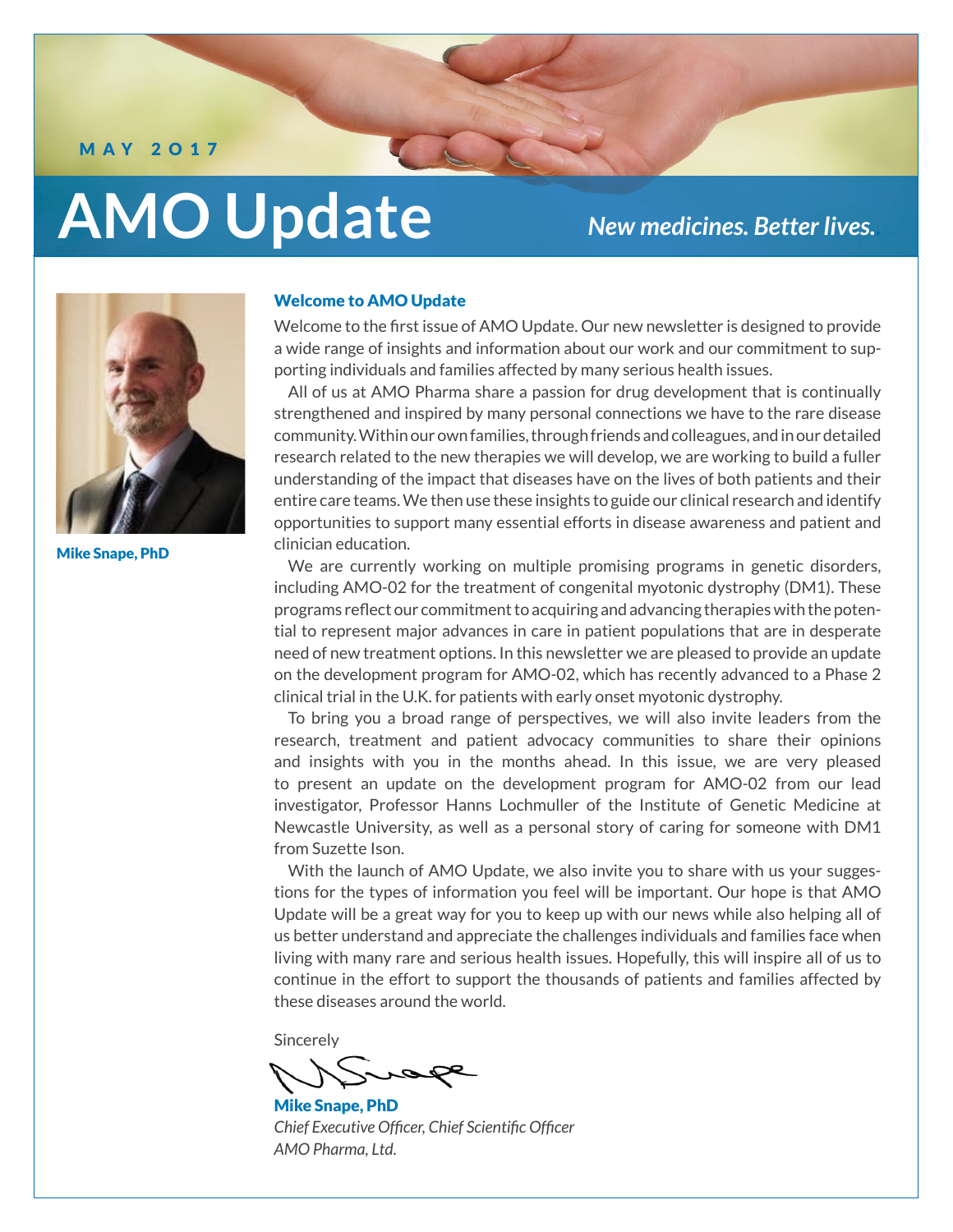# Myotonic Dystrophy: One Family's Story

I didn't notice that my son Billy was experiencing unusual symptoms until he was about five years old and already in preschool. By that time, he was sleeping a great deal – even at times with his eyes open. He was also having trouble learning in school. When he reached first grade and began to have writing assignments, he started to experience severe pain in his hands. Initially I thought Billy was exaggerating the pain and I tried to encourage him to complete his homework, but I began to notice that the pain was so intense that it caused him to cry and seemed unbearable.

Billy's two older sisters were more advanced in their learning and other areas when they were his age. Even though I am a nurse, I could not explain his continuing symptoms, including excessive sleepiness, difficulty with thinking and problem solving, and pain in his hands. I consulted with several different medical specialists who concluded that Billy was experiencing a mild developmental delay. They told me he would "outgrow it," noting that boys typically develop at a slower pace than girls, which would explain why his sisters had advanced at a faster rate. I continued to feel that something more serious might be occurring, and I kept searching for answers.



Suzette and Billy Ison

In my efforts, I consulted with a gastroenterologist, several neurologists, and an autism clinic, and I arranged for Billy to undergo neuropsychological testing to measure his psychological function. Our family doctor continued to feel that Billy suffered from a type of developmental delay. Another doctor mentioned that Billy may have a condition known as fragile X syndrome, the most common inherited cause of autism and intellectual disabilities. Other specialists, however, ruled out fragile X syndrome and autism, noting that Billy did not meet the criteria used to confirm patients on the autism spectrum. I continued to consult with multiple doctors, but no one seemed able to offer a conclusive diagnosis. I would often insist that I thought Billy was experiencing more than just a developmental

delay, but my concerns were often dismissed. In one instance, I saw a doctor's notes in which he wrote "mother has been told it's a developmental delay."

Billy's half-sister on his father's side was diagnosed with myotonic dystrophy type 1 (DM1) at Cincinnati Children's Hospital Medical Center. Until she got this diagnosis, her mother seemed to be going through the same challenges I was facing. I asked her mother for a copy of the test results, which I took to our family doctor. The doctor ordered the same blood test for Billy, and finally at 10 years old he received an accurate diagnosis of DM1. At last we had an answer, but in many ways our work was just beginning. I immediately took him to see Dr. Richard Moxley in Rochester, New York for a second clinical opinion and to begin formulating a plan to manage this complex and complicated disease.

"Following Billy's diagnosis, my life changed dramatically. I rearranged many aspects of my life so that I could be his caregiver and better manage his disease."

— Suzette Ison

DM1 is a genetic disease characterized by muscle weakness and myotonia (delayed relaxation of muscles), heart abnormalities, cataracts and insulin resistance. Descriptions of the condition indicate that it can lead to significant physical and cognitive impairment.<sup>1</sup> DM1 can occur at any time, and symptoms can vary from muscle pain to serious respiratory and cardiac issues. The congenital form of DM1 is the most severe form, with symptoms that can be life-threatening.<sup>1</sup> There is no treatment for DM1, and it seemed clear that Billy would need more care as he got older. Eventually, his father and half-brother were also diagnosed.

Following Billy's diagnosis, my life changed dramatically. I rearranged many aspects of my life so that I could be his caregiver and better manage his disease. I left my job as a full-time nurse at a local hospital to work for a company that allowed me to work from a home office, giving me more flexibility to manage his care. I take him to all his doctors' appointments, tests and other appointments. I help him every morning, evening, during all my work breaks, at lunchtime and throughout the night and on weekends. It's a 24-hour job. I make sure he's ready and *continued on page three*

<sup>1</sup> http://www.myotonic.org/what-dm/faqs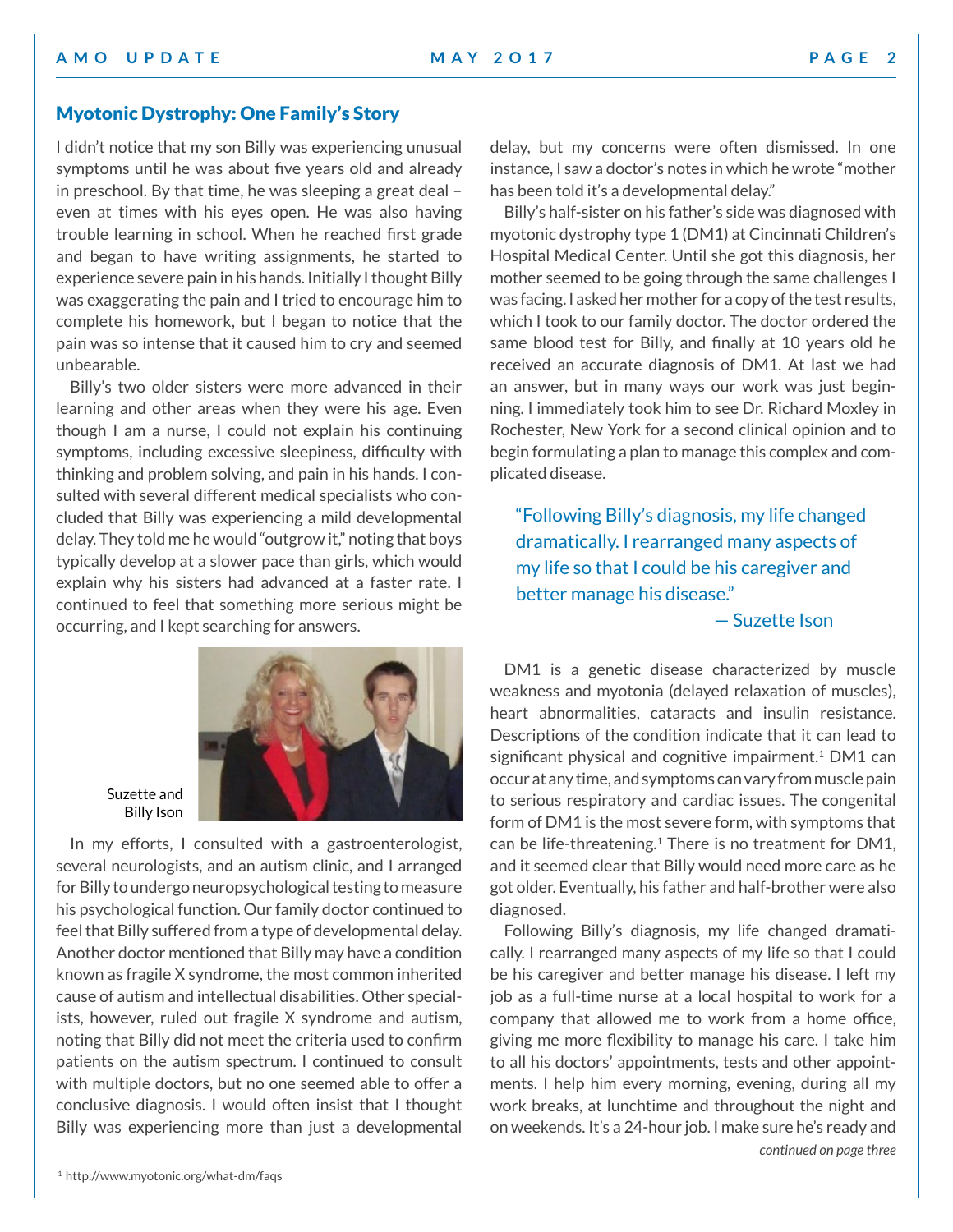## **A M O U P D A T E MAY 2 O 1 7 P A G E 3**

# Myotonic Dystrophy: One Family's Story

### *continued from page two*

dressed in the morning and that he takes care of his service dog, Boise. Billy does need a second caregiver who helps him while I am working, but I take care of us both by myself.

Once Billy turned 18, I became his legal guardian. I will continue to make his care a priority in my life, but I often worry about what will happen when I pass away. To prepare for the future, I set up a special needs trust fund for Billy. My eldest daughter and son-in-law, who live next door, will be his legal guardians when I'm gone. A few years ago, I bought the land next door to them and built a house customized for Billy that is handicap accessible and has a roommate-type floor plan. This could help Billy live independently while still being next door to family. If his health declines, he also could transition to live with my eldest daughter and son-in-law.

Until then, Billy, who is now 22 years old, is working so hard to remain as independent as he can. He hasn't passed his driver's test yet, but he does drive his John Deere Gator tractor on our land with his service dog. This allows him the freedom to drive – even if it's just on our property. He participates in a bowling team each week, volunteers at a local humane society, and will hopefully find a part time job on weekends.

Billy's ongoing symptoms include excessive sleeping, cognitive impairment and learning disability, trouble with executive decision-making and chronic gastrointestinal symptoms. He developed pain in his neck and head caused by weakened neck muscles, so I bought him a neck brace to help hold his head up. He is ambulatory, but tires easily, especially when walking long distances. I bought him a manual wheelchair so I can push him when we are walking long distances. Billy also experienced heart episodes in a recent heart study, but our cardiologist does not feel that they are severe enough to require a pacemaker yet. He has had episodes of atrial fibrillation requiring cardioversion, and subsequently cardioverted back to a normal sinus rhythm. The only medications he uses are Imodium and Tylenol rarely for his pain; he refuses to take any stronger pain medication. He took mexiletine for his severe hand myotonia, but said that it didn't work. While there is still no approved treatment for DM1, I continually look for clinical research studies that might be appropriate for him. I know that we will not find an effective treatment by standing by and watching and hoping; we have to make it happen.

As a caregiver, managing DM1 can be isolating. You continually feel that no one can truly understand your experience – except another DM1 caregiver. It's an entirely



Billy on a visit to Capitol Hill

different world. There are many times where I struggle to get through the day. I have always been very active in the DM1 community, and this has helped tremendously. I have connected with and learned from other families who understand the challenges we all face. I also attend as many medical conferences as I can to learn about advances in research and talk with friends and families that are also dealing with DM1. I started the first DM1 support group in Indiana after Billy's diagnosis, to help build a stronger community of support. I also volunteer with the Myotonic Dystrophy Foundation (MDF) and recently spoke to the U.S. Food and Drug Administration in Maryland about DM1. I advocate for the DM1 community every year on Capitol Hill. Before the MDF was created, I traveled to California each year to be a part of The Myotonic Dystrophy Assistance and Awareness Support Group and also traveled to Capitol Hill and advocated with Parent Project Muscular Dystrophy. Through these efforts, I want more people to understand that people living with DM1 are not lazy – their symptoms make them very tired and very weak. There is a desperate need for compassion and support, and we must not stop until there is an effective treatment.

I normally am a passive and quiet person, but having a son with DM1 has forced me to become a public advocate to ensure that he and others affected by this terrible condition have the services and support they need to face the future. Due to his cognitive impairment, Billy cannot advocate for himself or fully understand his disease and how DM1 progresses, so for the rest of my life I will advocate for him and for other families.

If you would like to share your story, please contact us at [Sara@amo-pharma.com.](mailto:Sara%40amo-pharma.com?subject=An%20email%20from%20AMO%20Update%20newsletter)